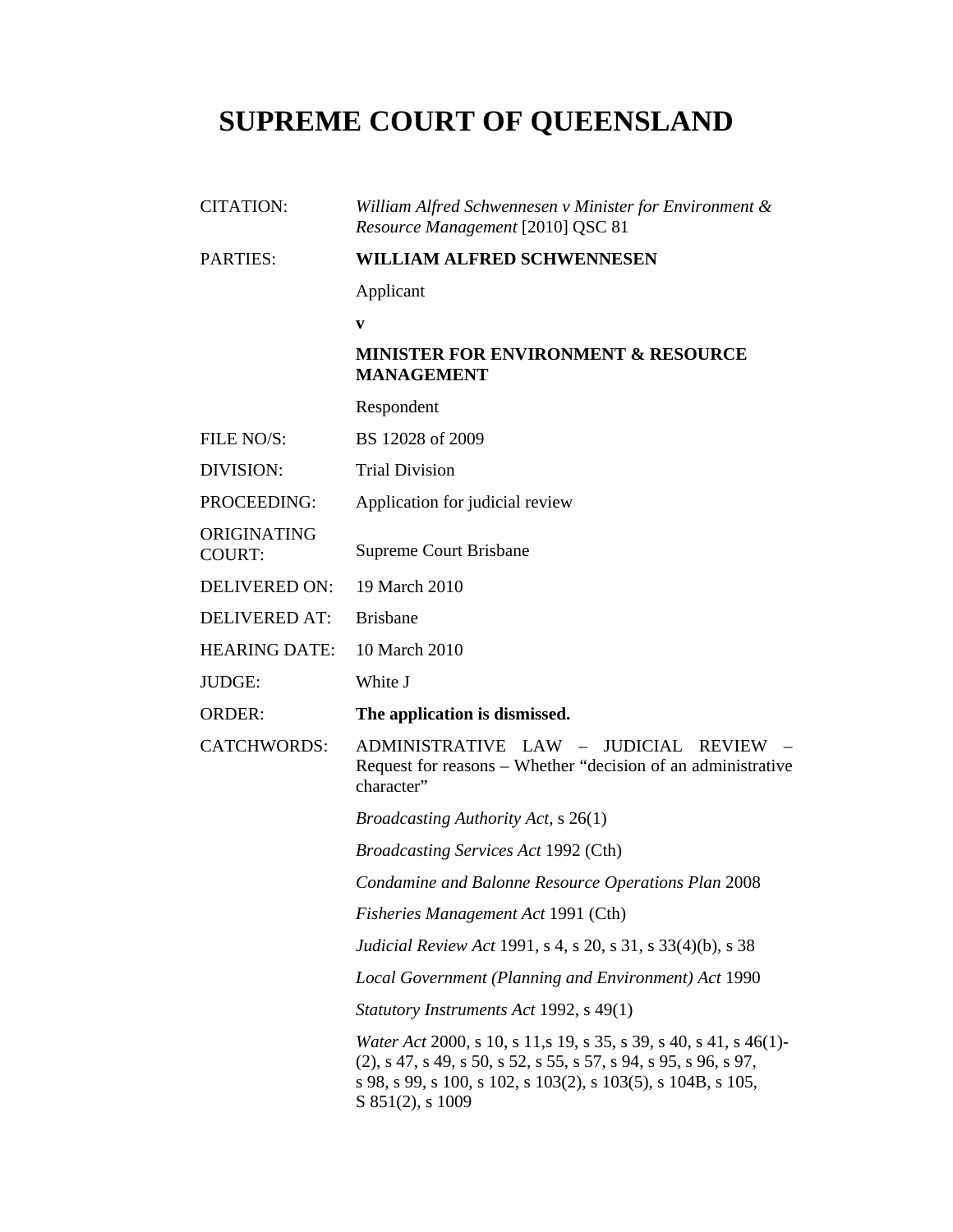*Water Resource (Condamine and Balonne) Plan* 2004

*Austral Fisheries Pty Ltd v Minister for Primary Industries and Energy* (1992) 37 FCR 463

*Australian National University v Burns* (1982) 43 ALR 25

*Braemer Power Project Pty Ltd v The Chief Executive Department of Mines and Energy in his Capacity as the Regulator Under the Electricity Act* 1994 (Qld) [2008] QSC 241

*The Commonwealth v Grunseit* (1943) 67 CLR 58

*Currareva Partnership v Welford* [2000] QSC 098

*Donohue v Australian Fisheries Management Authority* [2000] FCA 901; (2000) 60 ALD 137

*Evans v Friemann* (1981) 35 ALR 428

*Griffith University v Tang* (2005) 221 CLR 99

*HA Bachrach Pty Ltd v Minister for Housing* (1994) 85 LGERA 134

*Hamblin v Duffy* (1981) 34 ALR 333

*McWilliam v The Civil Aviation Safety Authority* (2004) 214 ALR 251

*Minister for Primary Industries and Energy v Austral Fisheries Pty Ltd* (1993) 40 FCR 381

*Queensland Medical Laboratories v Blewett* (1988) 84 ALR 615

*R v Toohey; Ex Parte Northern Land Council* (1981) 151 CLR 170

*RG Capital Radio Ltd v Australian Broadcasting Authority* (2001) 185 ALR 573

*Roche Products Pty Ltd v National Drugs and Poisons Schedule Committee* (2007) 163 FCR 451

*SAT FM Pty Ltd v Australian Broadcasting Authority* (1997) 75 FCR 604

*Visa International Service Association v Reserve Bank of Australia* (2003) 131 FCR 300

COUNSEL: Andrew Greinke for the applicant

Scott McLeod for the respondent

SOLICITORS: Shannon Donaldson Province Lawyers for the applicant

GR Cooper Crown Solicitor for the respondent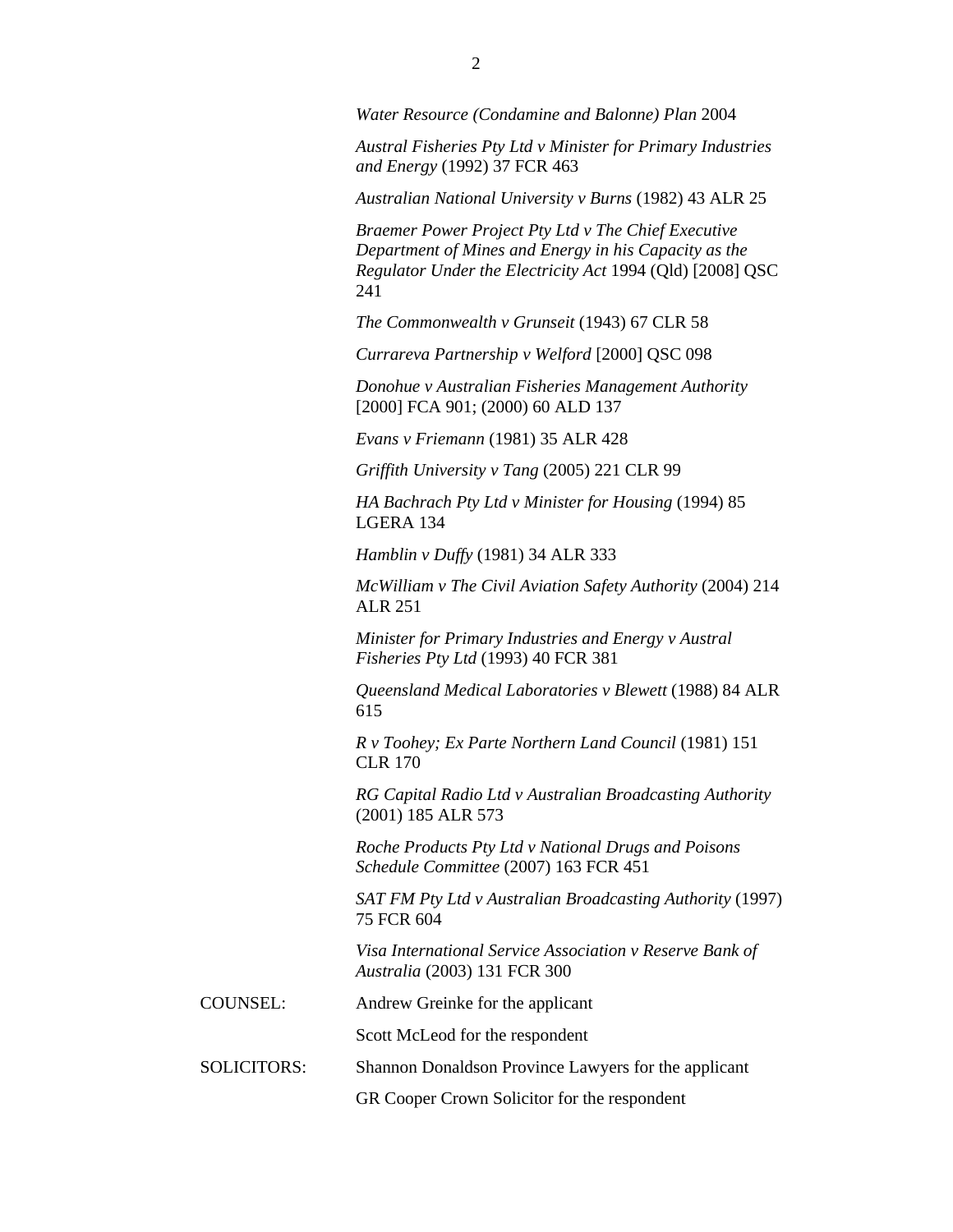- [1] The applicant seeks an order pursuant to s 38 of the *Judicial Review Act* 1991 that the respondent Minister provide a written statement of reasons in relation to the determination of the applicant's rights and conditions attaching to his water allocations 58 and 541 arising out of the decision of the Governor-in-Council to make the *Condamine and Balonne Resource Operations Plan* 2008 under s 103(5) of the *Water Act* 2000.
- [2] The Minister refused the applicant's request for the provision of reasons on the ground that the decision is not one to which Part 3 of the *Judicial Review Act* applies in that it is not "a decision of an administrative character".<sup>1</sup> The respondent also contends that the application was not made within a reasonable time of the decision.<sup>2</sup> As the evidence reveals, the delay by the applicant was not egregious and, should he be successful on the principal issue, Mr McLeod for the Minister accepted that the request would be unlikely to be characterised as not having been made within a reasonable time.
- [3] The applicant is the owner of a property, "Warkon", which abuts the Balonne River, approximately 60 kilometres upstream of Surat. The property lies within the area of the *Water Resource (Condamine and Balonne) Plan* 20043 made under the *Water Act* 2000. The applicant held certain water entitlements which were converted to tradable water allocations under the draft resource operation plan for the Condamine and Balonne ("the Draft ROP") released on 20 April 2007.<sup>4</sup> Schedule 4.8 of the Draft ROP set out the conversions for the Condamine and Balonne Water Management Area and included the applicant's water licence 50861N converted to water allocation  $58<sup>5</sup>$  Schedule 4.10 of the Draft ROP set out the conversion for the Tributaries Water Management Area and includes the applicant's water licence 37165N converted to water allocation 541.
- [4] On 22 June 2007, the applicant lodged a detailed submission with the chief executive ("the chief executive") of the Department of Environment & Resource Management and ("the Department"). In summary, the applicant contended that his property had, for many years, had the benefit of a water storage and irrigation system taken from the Balonne River, designed and approved by the Water Resources Commission, in an area known as Warkon Lagoon. This facility was not the subject of an express licence, although it was authorised, and was not reflected in water allocation 541. It had a capacity of 2,571 megalitres while the limit in allocation 541 was 780 megalitres. The applicant sought the amendment of the Draft ROP so that the long existing storage capacity could be converted to a larger water allocation. The applicant's submissions set out the history of his dealings with the Department and the Water Commission, dating from 1977, which, as he understood, had encouraged him to expend monies and to add to the water storage facility on his property. He was of the opinion that once a certain embankment was constructed, the lagoon ceased to be a watercourse; a view that was apparently initially, but not subsequently, shared by officers in the Department. The work ceased after embargos were imposed generally in the Condamine and Balonne areas

 $\frac{1}{1}$ <sup>1</sup> *Judicial Review Act, ss 4 and 31.*<br><sup>2</sup> *Judicial Baylow Act, s 33(4)(b)* 

*Judicial Review Act,* s 33(4)(b)*.* <sup>3</sup>

Published on 3 December 2004.

<sup>4</sup> "RBC-3" to the affidavit of Richard Brook Crowthers filed 15 December 2009 in these proceedings,  $("Crowthers")$ .

At p 230 of the Draft ROP.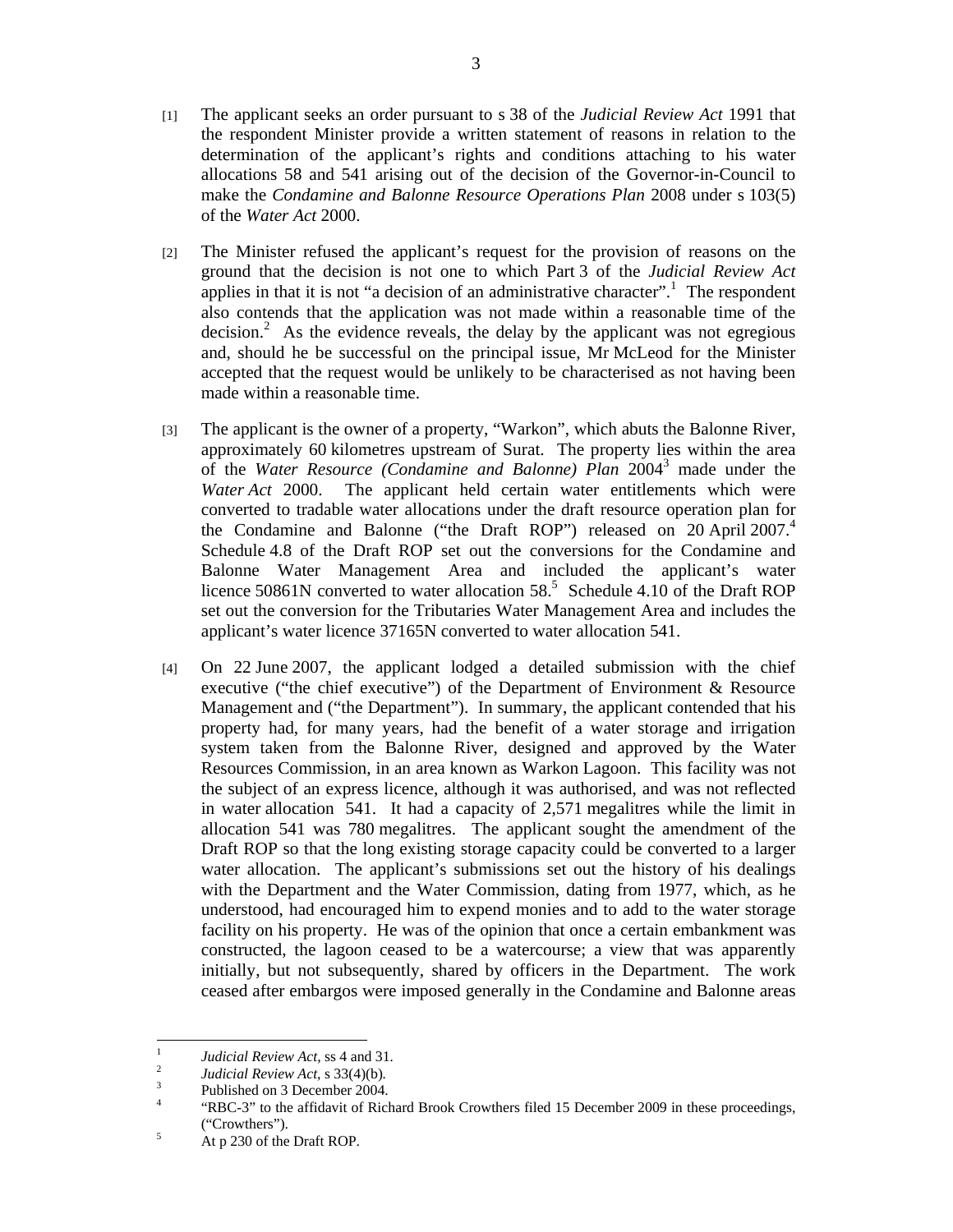in 1992. To answer the question posed on this application it is unnecessary to consider these factual issues further.

- [5] The Draft ROP was re-released for public consultation on the Department's website on 27 July 2007 and contained some amendments but none to the applicant's water entitlements, which remained as specified in the original Draft ROP.<sup>6</sup>
- [6] On 11 December 2008 the Governor-in-Council approved the *Condamine and Balonne Resource Operations Plan* 2008 ("the Final ROP") for the upper and middle parts of the plan area.<sup>7</sup> On 12 December 2008 the approval of the Final ROP by Governor-in-Council was notified in the Queensland Government Gazette.
- [7] By undated letter which Mr Crowthers (the General Manager Water Allocation and Planning in the Department) deposes was forwarded on 12 December 2008, the applicant was notified that the *Condamine and Balonne Resource Operations Plan* 2008 had been finalised for the Upper and Middle Catchment. The applicant received this correspondence on or about 20 December 2008. It included two decision notices about the grant of water allocations – 58 and 541 – under the hand of Aaron Stasi as delegate of the chief executive. In the case of water allocation 58, the nominal volume is 13 megalitres and the volumetric limit is "not greater than 13,000 megalitres per water year". The maximum rate is 5.6 megalitres per day. The water taken under the authority of the allocation cannot be stored. The following appears under the heading "Reasons for the Decision":

The water allocation 58 is granted under section 121(1) of the *Water Act* 2000 in accordance with the conversion specified for the authorisation for 50861N detailed in the Condamine and Balonne Draft Resource Operations Plan (July 2007).

The same conditions and reasons appear on the decision notice for the grant of water allocation 541, except that the nominal volume is 780 megalitres, the volumetric limit "not greater than 1040.000 megalitres per water year" and the maximum rate is 21.6 megalitres per day.

[8] The applicant did not seek advice from his solicitors about his water allocation grant until 29 January 2009. The delay in seeking that advice was attributed, by the applicant, to the intervening Christmas period and holidays, the demands of the farming operations at that time of the year and the difficulty for the applicant in coming into Dalby (where the solicitors hold their office) from his property and his home in Brisbane, several hours' drive in each case. On 4 February 2009 dialogue commenced with the chief executive about the decisions relating to the water allocations grants. When the applicant applied for an internal review, the Department concluded that he was not entitled to an extension of time under the relevant provisions of the *Water Act*, not being an "interested person".<sup>8</sup>

 6 While not relevant to the applicant's property, for completeness, a notice was published dated 4 December 2008 pursuant to s 103(5)(b)(i) of the *Water Act* 2000 notifying the decision of the chief executive to defer making any provisions about a particular aspect of the Draft ROP, namely, the Lower Balonne.

 <sup>&</sup>quot;RBC-7" to Crowthers. The area is vast, covering hundreds of square kilometres broadly from Killarney/Warwick in the south-east to Toowoomba and across to Miles, Roma and north of 8 Mitchell.

Sections 851 and 862 of the *Water Act*.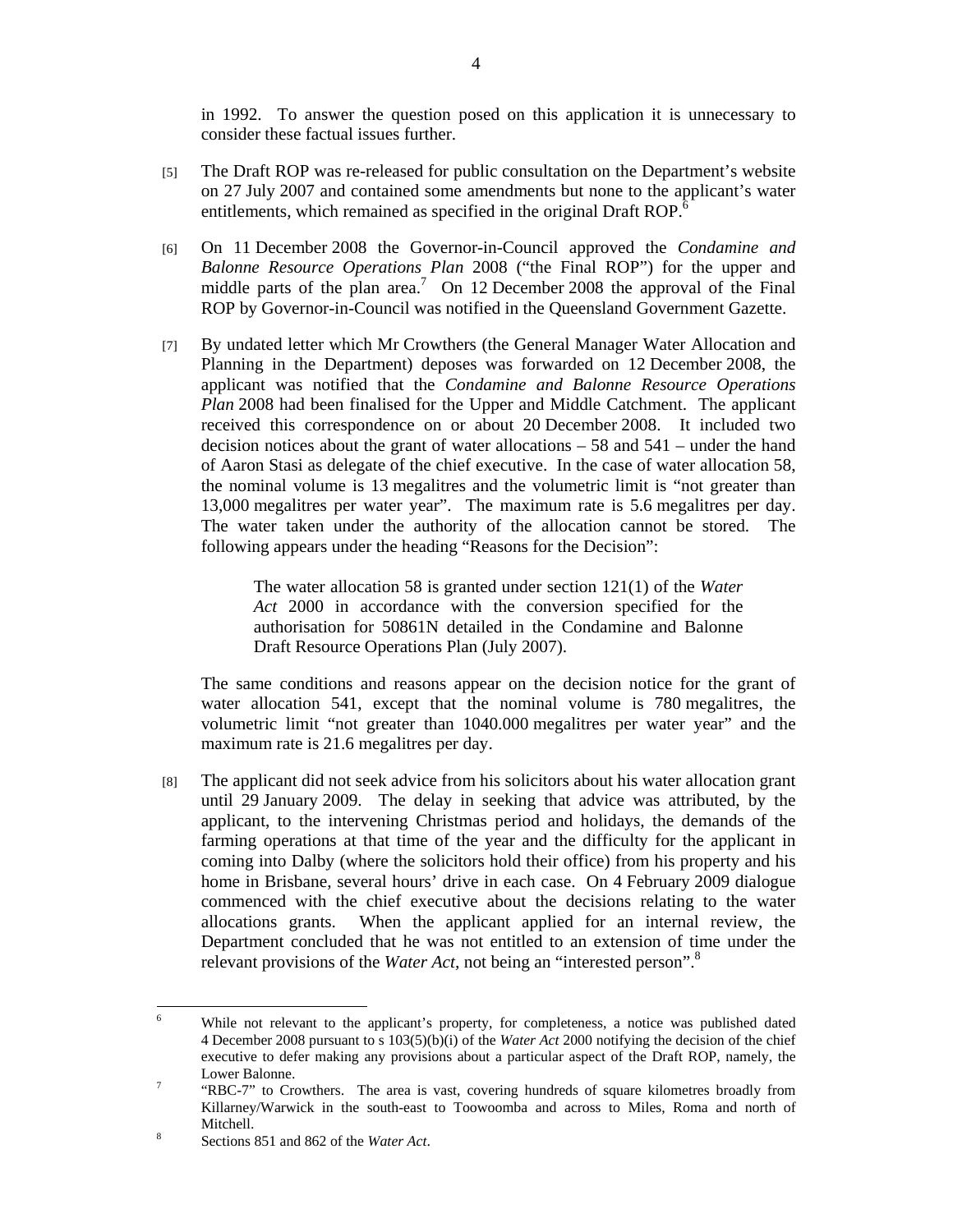[9] The applicant then sought a statement of reasons from the chief executive about the decision to make the Final ROP and, in particular, the decision to grant water allocations 58 and 541. Crown Law responded on behalf of the Department that the decision of the chief executive had been superseded by the decision of the Governor-in-Council to approve the *Condamine and Balonne Resource Operations Plan* 2008 under s 103(5) of the *Water Act* 2000 as the final and operative determination in relation to the ROP. The writer further advised that the applicant was not entitled to a statement of reasons in respect of that decision since the decision was legislative rather than administrative in character and was not, therefore, a decision to which the *Judicial Review Act* 1991 applied.<sup>9</sup>

## **The statutory provisions**

- [10] The scheme of the *Water Act* 2000 and the *Water Resource (Condamine and Balonne) Plan* 2004 need to be considered before turning to the issue before the court.
	- *(i) The Water Act 2000*

The *Water Act* ("the Act") was passed in 2000 to provide, inter alia, for the sustainable management of water and other resources. This occurred against a background of concern about the sufficiency of water for the environment and that water entitlements were tied to the land. The purpose of Chapter 2 with which this application is concerned: $10<sup>10</sup>$ 

… is to advance sustainable management and efficient use of water and other resources by establishing a system for the planning, allocation and use of water.

The expression "sustainable management" is management that: $11$ 

- (a) allows for the allocation and use of water for the physical, economic and social well being of the people of Queensland and Australia within limits that can be sustained indefinitely; and
- (b) protects the biological diversity and health of natural ecosystems; and
- (c) contributes to the following
	- (i) improving planning confidence of water users now and in the future regarding the availability and security of water entitlements;
	- (ii) the economic development of Queensland in accordance with the principles of ecologically sustainable development;

 $\overline{a}$ 

<sup>9</sup>

<sup>&</sup>lt;sup>9</sup><br>Section 4 of the *Judicial Review Act*.<br>I<sup>10</sup><br>Section 10(2).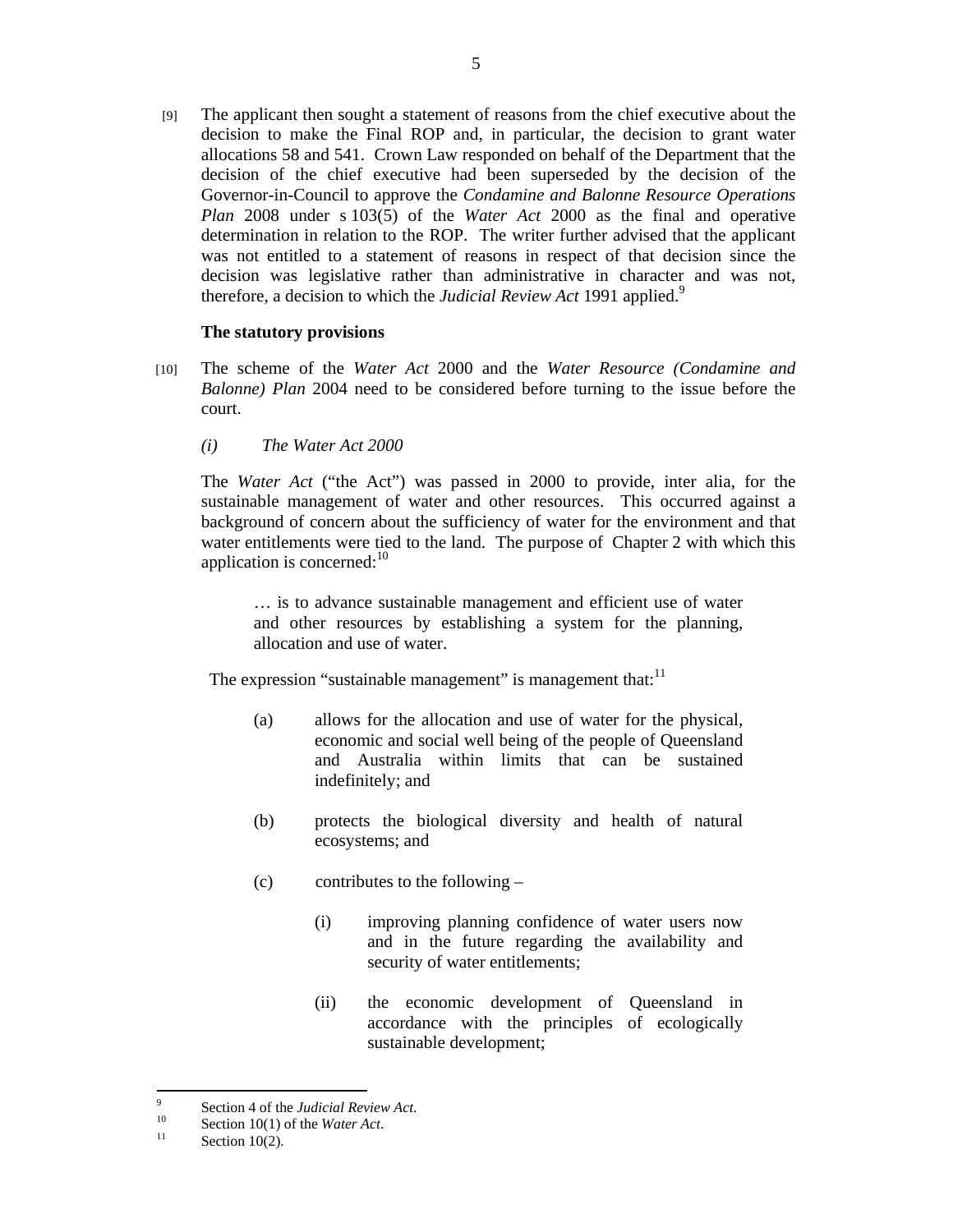- (iii) maintaining or improving the quality of naturally occurring water and other resources that benefit the natural resources of the State;
- (iv) protecting water, watercourses, lakes, springs, aquifers, natural ecosystems and other resources from degradation and, if practicable, reversing degradation that has occurred;
- (v) recognising the interests of Aboriginal people and Torres Strait Islanders and their connection with the landscape in water planning;
- (vi) providing for the fair, orderly and efficient allocation of water to meet community needs;
- (vii) increasing community understanding of the need to use and manage water in a sustainable and cost efficient way;
- (viii) encouraging the community to take an active part in planning the allocation and management of water;
- (ix) integrating, as far as practicable, the administration of this Act and other legislation dealing with natural resources.

The expression "efficient use" of water: $^{12}$ 

- (a) incorporates demand management measures that achieve permanent and reliable reductions in the demand for water; and
- (b) promotes water conservation and appropriate water quality objectives for intended use of water; and
- (c) promotes water recycling, including, for example, water reuse within a particular enterprise to gain the maximum benefit from available supply; and
- (d) takes into consideration the volume and quality of water leaving a particular application or destination to ensure it is appropriate for the next application or destination, including, for example, release into the environment.
- [11] The Act sets out certain principles described as "principles of ecologically sustainable development", $\frac{13}{13}$  which it is unnecessary to set out here, but which provide that decision-making processes should effectively integrate both long-term and short-term economic, environmental, social and equitable considerations and

 $12$  $\frac{12}{13}$  Section 10(3).

Section 11.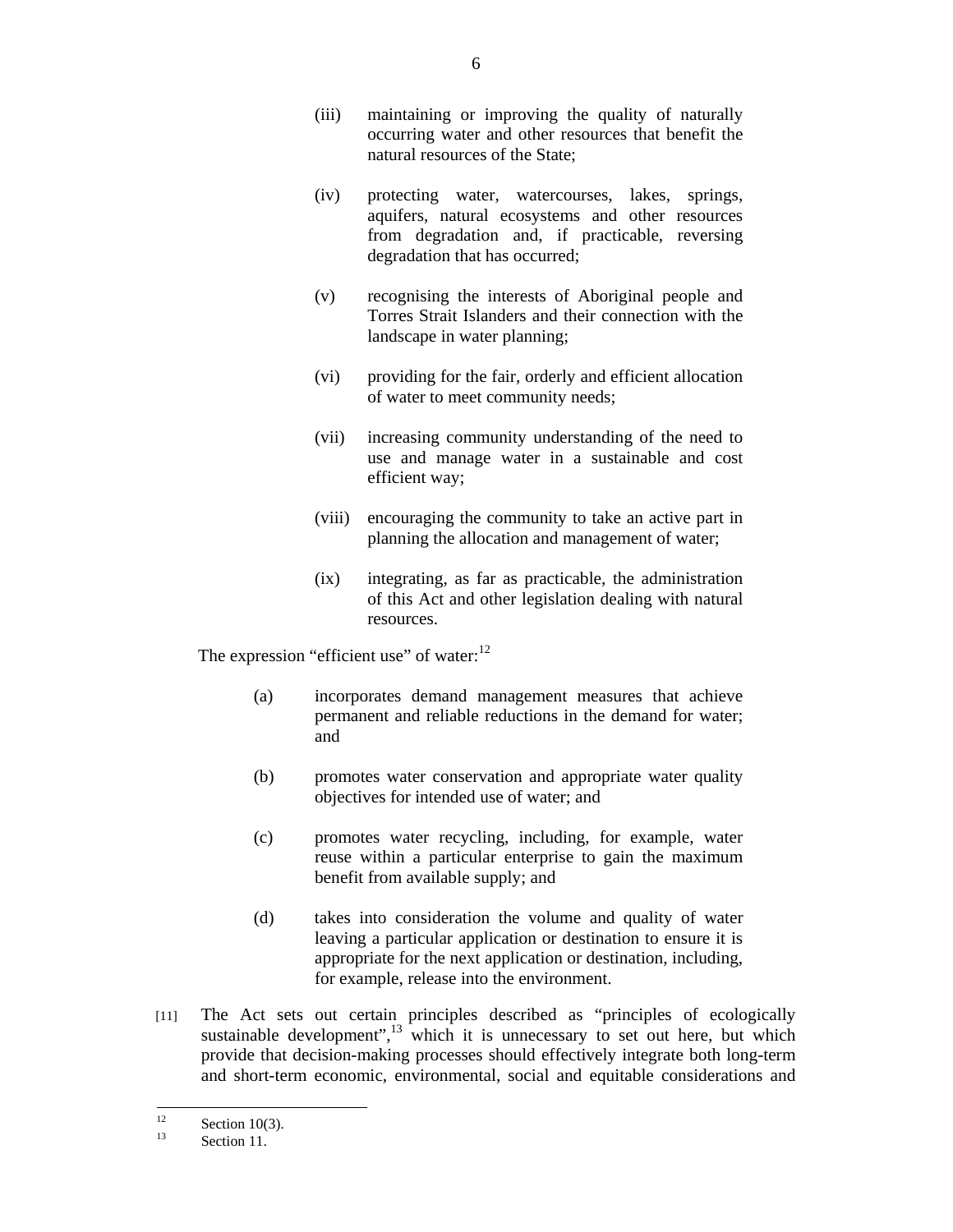should provide for broad community involvement. Chapter 2 Part 2 concerns water rights. All rights to the use, flow and control of water in Queensland are vested in the State. $14$  However, water may be taken and used in an emergency situation such as fire fighting, and a land owner adjoining a watercourse may take water for stock purposes or domestic purposes and may take overland flow water for the same purposes.15 There are many provisions in this Part of the Act about the conservation of water but only those relevant to the issues in this application need be mentioned further.

- [12] To give effect to the purposes of Chapter 2, the Minister must plan for the allocation and sustainable management of water to meet Queensland's future requirements.<sup>16</sup> The chief executive is obliged to provide information for planning purposes and is directed how to do so.<sup>17</sup> The chief executive must also plan for the sustainable management of water use to minimise adverse impacts of water use on land and water.<sup>18</sup>
	- *(ii) Water resource plans*
- [13] The Minister may prepare a water resource plan for any part of Queensland to advance the sustainable management of water.<sup>19</sup> The purposes of such a plan, inter alia, are to define the availability of water in the plan area, to provide a framework for sustainably managing water and the taking of water, to identify priorities and mechanisms for dealing with future water requirements, to provide a framework for establishing water allocations and regulate the taking of overland flow water if there is a risk that taking overland flow water in the area may significantly impact on the plan's outcomes.<sup>20</sup>
- [14] The Minister is required to publish a notice of the intention to prepare a draft water resource plan for the proposed plan area.<sup>21</sup> Before doing so the Minister must prepare an information report available for public inspection<sup>22</sup> about water allocation and sustainable management issues and arrange for establishing a community reference panel to provide advice about matters relevant to the preparation of a draft water resource plan.23 The notice must state a number of things including that written submissions may be made about the proposed draft plan.<sup>24</sup> That notice must be sent by the Minister to each local government whose area includes all or part of the proposed plan area<sup>25</sup> and a local government receiving a notice must make a copy available for inspection by the public.<sup>26</sup> The Minister is required to establish a community reference panel immediately the

- <sup>20</sup> Section 38(3), (4).
- $\frac{21}{22}$  Section 40.
- $\frac{22}{23}$  Section 1009.
- $\frac{23}{24}$  Section 39.

- <sup>25</sup> Section 40(4).
- Section  $40(5)$ .

 $14$  $\frac{14}{15}$  Section 19.

 $\frac{15}{16}$  Section 19(2)-(4).

 $\frac{16}{17}$  Section 35(a).

 $\frac{17}{18}$  Section 35(b).

<sup>&</sup>lt;sup>18</sup> Section 35(c).

 $\frac{19}{20}$  Section 38(1).

<sup>&</sup>lt;sup>24</sup> Section 40(2).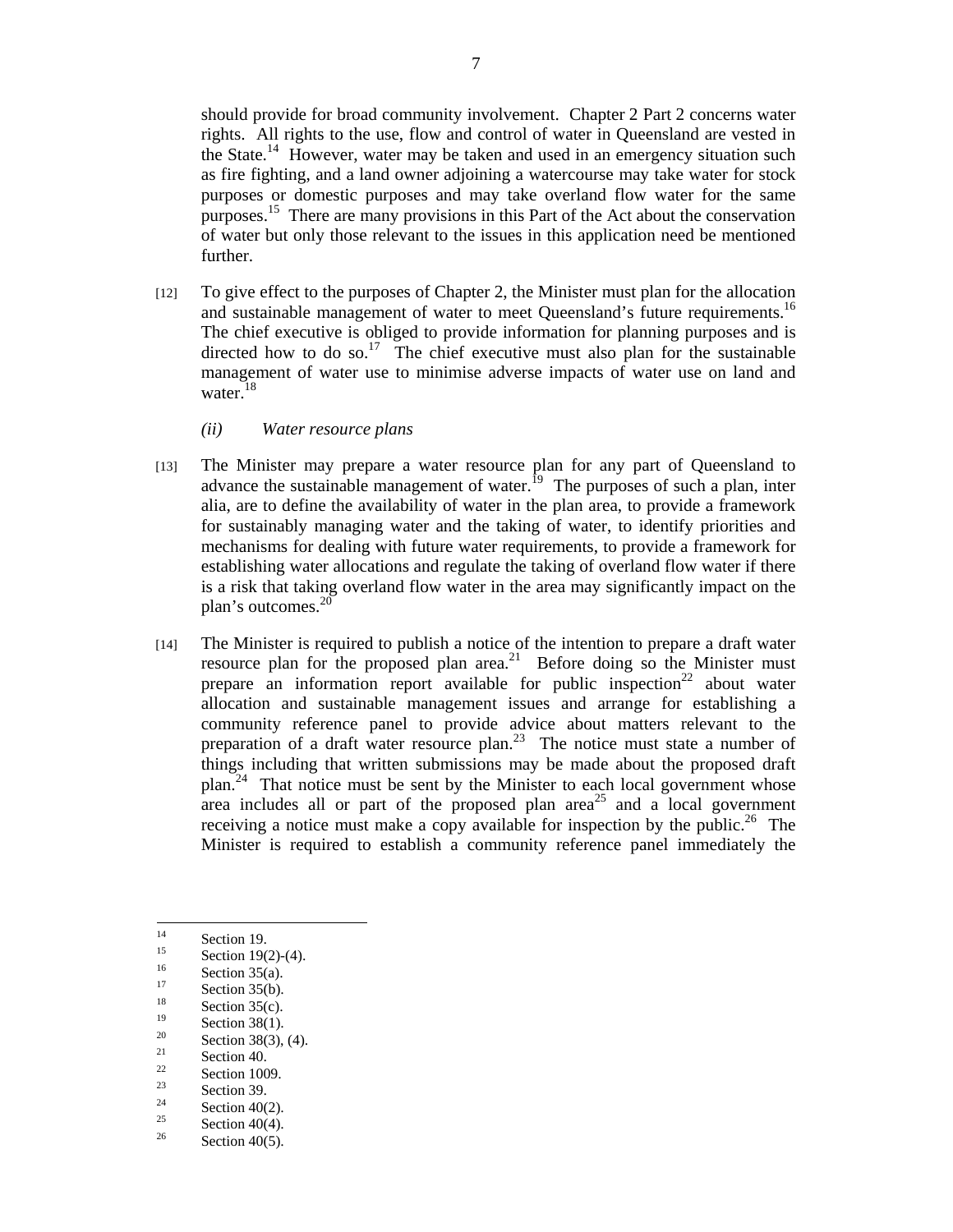notice is published. $27$  The Act sets out the matters which the draft water resource plan must contain and the matters which it may contain.<sup>28</sup>

- [15] The Minister is directed to consider certain matters when preparing the draft water resource plan, including the State's water rights, the volume and quality of water, national, State and regional objectives and priorities for promoting sustainable development, and existing water entitlements.<sup>29</sup> Once the draft water resource plan has been prepared, the Minister must publish a notice stating where copies of the draft may be inspected, that written submissions may be made and other procedural matters.<sup>30</sup> The Minister may prepare a further draft water resource plan after considering all of the relevant submissions. $31$  In preparing the final water resource plan, the Minister must consider all properly made submissions about the draft plan.32 Such a plan does not have affect until it has been approved by the Governor in Council.33 A final water resource plan is subordinate legislation for the *Statutory Instruments Act* 1992 and is the water resource plan for the plan area.<sup>34</sup> If the Minister decides not to proceed with the preparation of a draft water resource plan, the Minister must publish a notice advising of that decision and the reason for decision.<sup>35</sup>
- [16] A water resource plan may be amended by the Minister or be replaced by a new plan.36 However, the Governor in Council may approve minor amendments to a water resource plan without going through the processes which are legislated for in preparing a draft water resource plan.<sup>37</sup>
	- *(iii) Resource operations plan*
- [17] Chapter 2 Part 4 of the Act provides for the implementation of a water resource plan by the preparation of a resource operations plan, the granting of resource operations licences, the conversion of existing water licences and interim water allocations to water allocations, the granting of water allocations, and allowing for the registration of, and dealings with, water allocations.38 Under the Act the chief executive has the responsibility for preparing a resource operations plan to implement a water resource plan for any water in the plan area.<sup>39</sup> Before doing so the chief executive must prepare a draft resource operations plan.<sup>40</sup> The Act provides for a process to occur, not dissimilar to that for a water resource plan, leading to a final resource operations plan ("ROP") and may be summarised as follows:

 $\frac{34}{35}$  Section 50.

 $\frac{37}{38}$  Section 57.

<sup>27</sup>  $\frac{27}{28}$  Section 41.

<sup>&</sup>lt;sup>28</sup> Section 46(1) and (2).

 $\frac{29}{30}$  Section 47.

 $rac{30}{31}$  Section 49.

 $\frac{31}{32}$  Section 49.

 $\frac{32}{33}$  Section 50(1).

 $\frac{33}{34}$  Section 50(2).

 $\frac{35}{36}$  Section 52.

 $\frac{36}{37}$  Section 55.

 $\frac{38}{39}$  Section 94.

 $\frac{39}{40}$  Section 95. Section  $95(3)$ .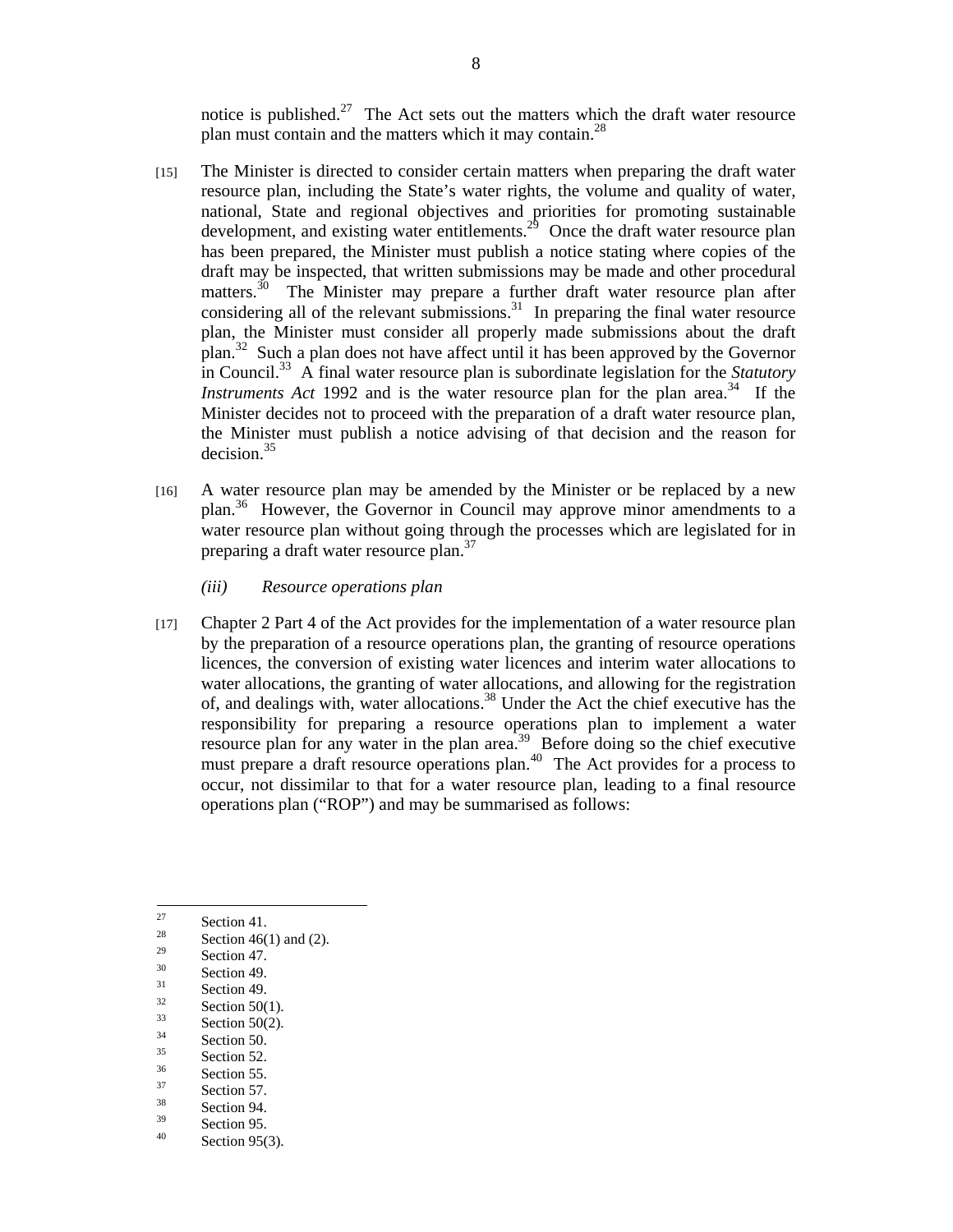- A public notice of intention to prepare a draft ROP must be given;  $4<sup>1</sup>$
- The notice must state certain matters, including that written submissions may be made about the proposed draft plan: $42$
- After the notice is published, the chief executive must explain, by letter or public meetings, the implications of the notice to as many affected water entitlement holders as possible; $43$
- The chief executive must send a copy of the notice to each local government whose area is included in the proposed plan area;  $44$
- The chief executive may send a copy of the notice to any other entity that the chief executive considers appropriate;<sup>45</sup>
- The chief executive is required to give the each holder of an interim resource operations licence specific notice requesting the holder to provide proposed arrangements for the management of the water;<sup>46</sup>
- Certain matters the draft ROP must contain;<sup>47</sup>
- Certain matters the draft ROP may contain;  $48$
- The chief executive must consider certain matters when preparing the draft ROP, including all properly made submissions (defined in Schedule  $4$ );<sup>49</sup>
- The chief executive must publish a notice when the draft ROP has been prepared stating where it may be accessed, and that written submissions may be made;<sup>50</sup>
- Following the notice, the chief executive must explain by letter or public meetings the implications of the notice to as many affected water entitlement holders as possible; $51$
- The chief executive must send a copy of the notice and draft ROP to each local government whose local government area is included in the proposed plan area and each holder who made a proposal under s 97 (water infrastructure operators); $52$
- Provision is made for existing water entitlement holders to give the chief executive a notice in the approved form stating the holders wish to be

 $41$  $\frac{41}{42}$  Section 96(1).

 $\frac{42}{43}$  Section 96(2).

 $\frac{43}{44}$  Section 96(4).

 $\frac{44}{45}$  Section 96(5).

 $\frac{45}{46}$  Section 96(7).

 $\frac{46}{47}$  Section 97.

 $\frac{47}{48}$  Section 98(1)(3) and (4).

 $\frac{48}{49}$  Section 98(2) and (5).

 $\frac{49}{50}$  Section 99.

 $50$  Section 100(1) and (2).

 $52$  Section 100(4).

Section  $100(5)$ .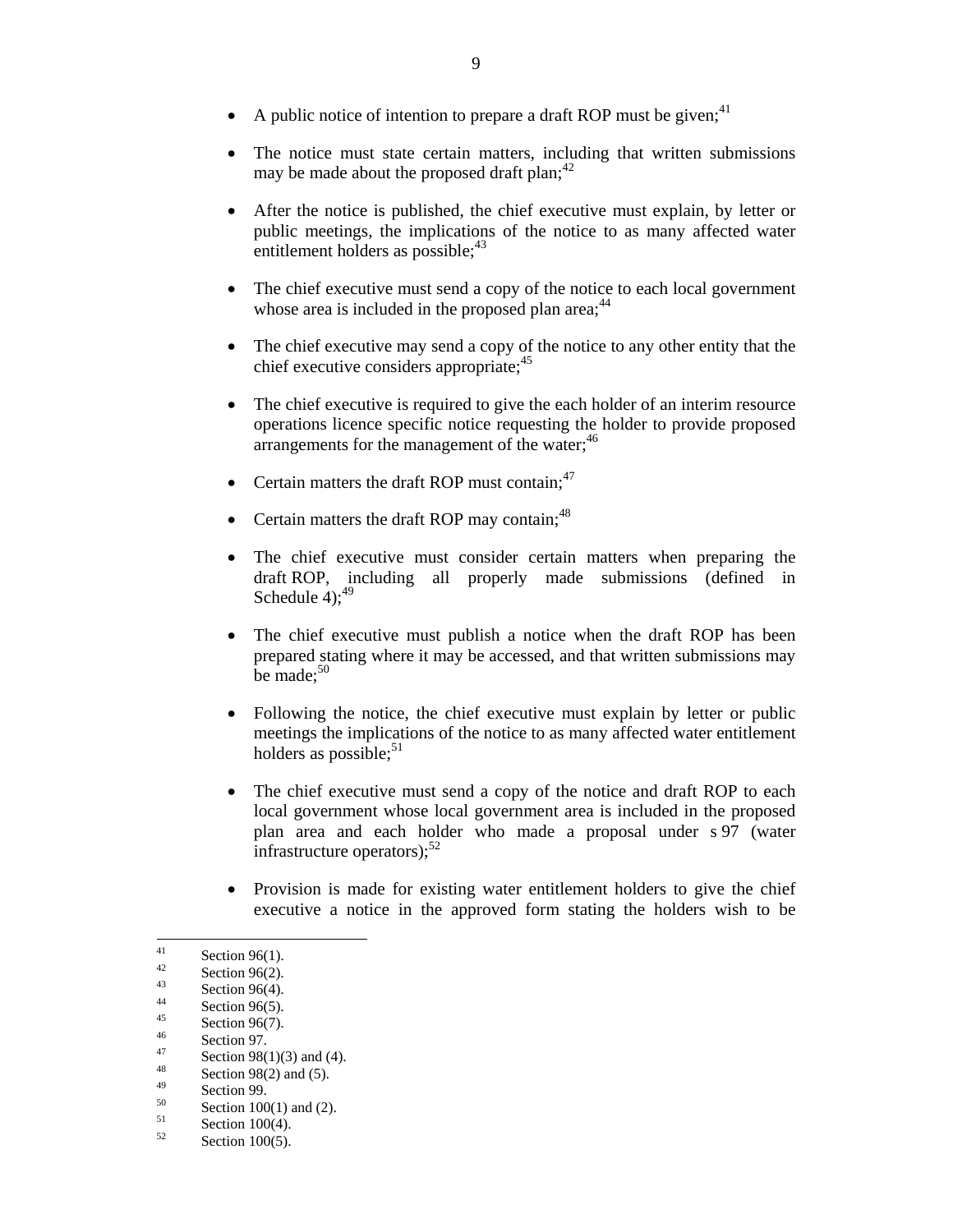recorded on the water allocations register other than as tenants in common in equal shares (and other matters relating to title); $<sup>53</sup>$ </sup>

- Provision is made for review of properly made submissions: $54$
- The chief executive may decide whether or not to prepare a final draft  $ROP:55$
- The Governor in Council may approve the final draft ROP if it is not inconsistent with the water resource plan. Such approval is required for the final draft to become the ROP for the relevant water resource plan area;<sup>56</sup>
- Notice of the approval must be gazetted: $57$
- When approved, the final draft is the ROP for the water resource plan.<sup>58</sup>
- [18] If the chief executive decides not to proceed with the preparation of a draft ROP or a final draft ROP, then the chief executive is required to publish a notice advising of that decision and the reasons for it and send a copy of that notice to each local government area in the plan area.<sup>59</sup> When a local government receives a copy of the notice it must make a copy available for inspection by the public.<sup>60</sup>
- [19] Subdivision 2 provides for the amendment of a ROP. Amendment may be made by the chief executive and if a ROP becomes inconsistent with a water resource plan, then the ROP must be amended. $61$  The subsequent provisions set out the method for preparing an amendment similarly to the provisions for changes to a water resource plan by the Minister. The Governor in Council may approve an amendment of a ROP without the procedural requirements relating to the preparation of a ROP if the amendments are minor.<sup>62</sup>

#### **Jurisdiction of the** *Judicial Review Act*

[20] A statutory order of review pursuant to the *Judicial Review Act* is limited to decisions "of an administrative character made ... under an enactment".<sup>63</sup> This descriptive demarcation reflects the traditional<sup>64</sup> classification of powers as the principal organising theme of the common law of judicial review.65 It is said to be largely discarded<sup>66</sup> yet any attempt at a definition of "administrative" is reduced to a statement that its antitheses are legislative and judicial.<sup>67</sup> The expression

<sup>53</sup>  $53 \t\text{Section } 101(a).$ 

 $\frac{54}{55}$  Section 102.

 $\frac{55}{56}$  Section 103.

 $\frac{56}{57}$  Section 103(5).

 $5^{57}$  Section 103(6).

 $58 \t\le 59$  Section 103(7).

 $^{59}$  Section 104.

 $^{60}$  Section 104B.

 $\frac{61}{62}$  Section 105.

 $\frac{62}{63}$  Section 106.

 $\frac{63}{64}$  Sections 4 and 20.

Evans v Friemann (1981) 35 ALR 428 at 433 per Fox ACJ.<br>
Aronson, Dyer & Groves Judicial Review of Administrative Action, 4<sup>th</sup> ed (2009) at 73.<br> *Av Toohey; Ex Parte Northern Land Council* (1981) 151 CLR 170 per Mason J a *Queensland Medical Laboratories v Blewett* (1988) 84 ALR 615 at 633 per Gummow J; *Griffith University v Tang* (2005) 221 CLR 99 at 123.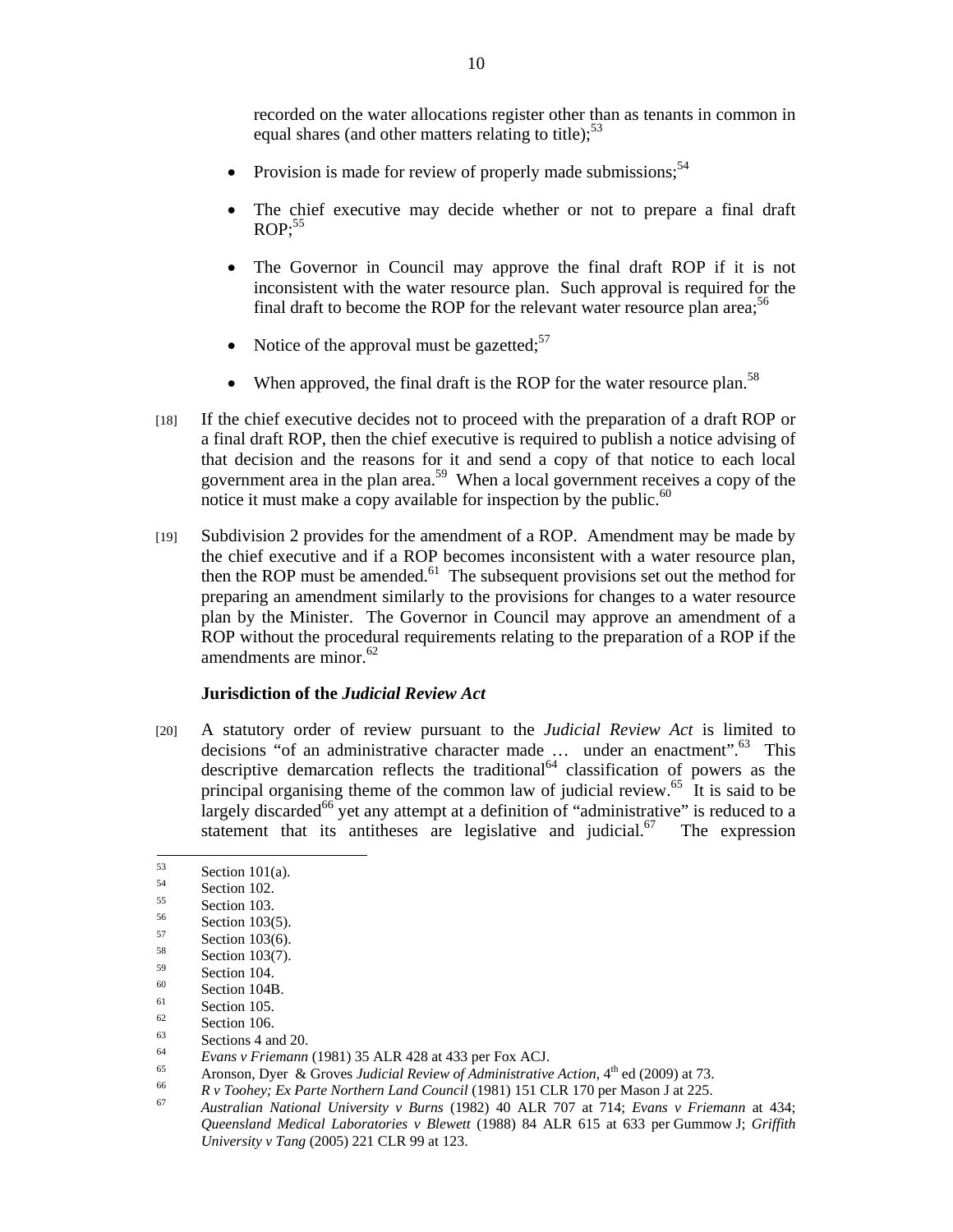"administrative character" is not defined in the *Judicial Review Act* and Lockhart J observed in *Hamblin v Duffy*68 that it is incapable of precise definition.

- [21] Dr Greinke, for the applicant, submitted that observations by Kiefel J in *HA Bacharach Pty Ltd v Minister for Housing*69 and Selway J in *McWilliam v The Civil Aviation Safety Authority*70 demonstrated that administrative and legislative decisions were not mutually exclusive and that if the decision in the ROP had sufficient administrative characteristics as well as legislative, that would be sufficient to invoke the operation of the *Judicial Review Act.*
- [22] In *HA Bacharach,* Kiefel J, considering a Governor in Council amendment to a strategic plan under the *Local Government (Planning and Environment) Act* 1990, observed that the question of characterisation is sometimes approached by first determining whether the decision or power in question is legislative. Her Honour explained:<sup>71</sup>

The difficulty with such an approach … is that it assumes that the power exercised is either administrative or legislative and that a clear line may be drawn …

[23] Similarly, Selway J in *McWilliam* protested the neat division, apparently criticising the enumerating of indicia which is applied in many cases. His Honour said: $<sup>72</sup>$ </sup>

> However, these decisions should not be understood as suggesting that administrative and legislative decisions fall into two mutually exclusive categories and that such categories can be identified by particular characteristics.

His Honour added:<sup>73</sup>

- [41] That difficulty is exacerbated in relation to administrative functions simply because, under the Westminster system of government, the executive branch may exercise legislative powers delegated by the parliament. This has the practical effect that it is impossible under Australian constitutional arrangements to draw a clear or "bright line" distinction between legislative and administrative powers.
- [42] Of course, the ADJR Act does not require that any such distinction be drawn. What it requires is the identification of a "decision of an administrative character". Certainly there are some decisions which are not administrative because they are *essentially* "legislative" or "judicial". However, that does not mean that all decisions must be in one category or another. Although it may be that a particular decision under the Commonwealth Constitution

<sup>68</sup>  $^{68}$  (1981) 34 ALR 333 at 339.

 $^{69}$  (1994) 85 LGERA 134.

 $^{70}$  (2004) 214 ALR 251.

 $\frac{71}{72}$  At 138.

 $\frac{12}{73}$  At 259.

At 260.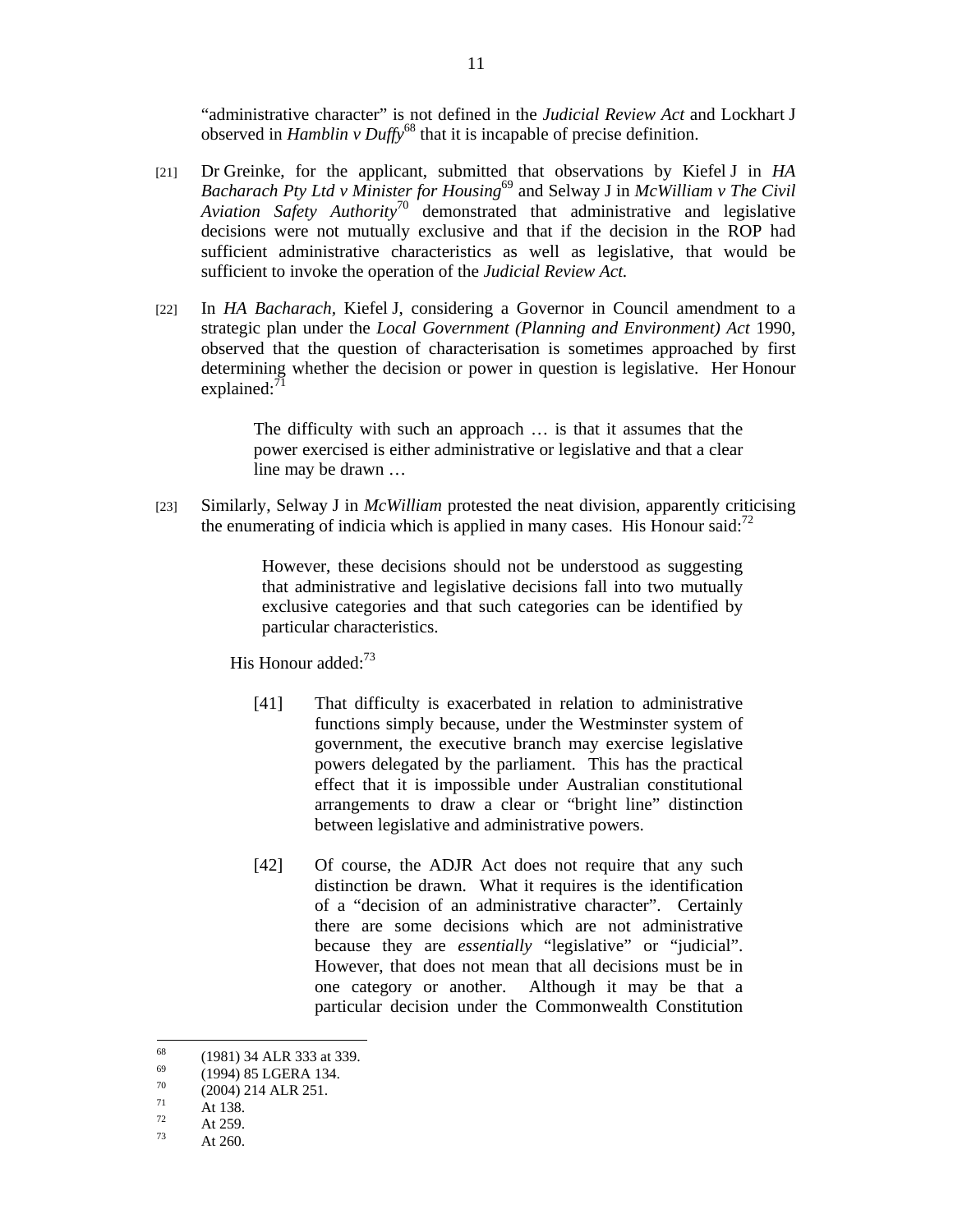could not be both a judicial and an executive decision (although which it is may depend upon the nature of the body that exercises it), there is no reason in principle why the same decision could not be described as being both an administrative and a legislative decision. If it is then it answers the relevant description of a "decision of an administrative character" for the purposes of the ADJR Act, notwithstanding that it may also be "legislative".

- [24] Notwithstanding the reservations of Kiefel J and Selway J, the use of the expression "administrative" by the legislature does tend to signify that what is to be kept in mind is the trichotomy between the legislative, the administrative and the judicial "as an exhaustive definition of decision making".<sup>74</sup> In each sphere, as Gummow J recognised in *Blewett*, there are many incidental functions which display some of the characteristics of the principle activities in other fields.<sup>75</sup>
- [25] I am not persuaded that these observations by Kiefel J and Selway J are out of step with the approach in cases such as *RG Capital Radio Ltd v Australian Broadcasting Authority*<sup>76</sup> and *Griffith University v Tang*<sup>77</sup>. Analysing the indicators is a useful exercise and, as this case reveals, most decisions in respect of which there is controversy will have features of both. It is ultimately a question of judgment as to whether the factors suggesting the decision is legislative will displace those that would suggest the contrary.
- [26] In *Griffith University v Tang*, Gummow, Callinan and Heydon JJ observed:<sup>78</sup>

The second element of the definition to which attention is given by the case law is the expression "of an administrative character". The evident purpose here is the exclusion of decisions of a "legislative" or "judicial" character. The instability of the distinctions which the statute thus preserves may be appreciated by regard to two Federal court decisions. In *Queensland Medical Laboratory v Blewett* (1988) 84 ALR 615, a ministerial decision which took effect by substituting a new table of fees for the table set out in a Schedule to the *Health Insurance Act* 1973 (Cth) was held to have a legislative rather than an administrative character. Thereafter, in *Federal Airports Corporation v Aerolineas Argentinas* (1997) 76 FCR 582, a determination by the Corporation in exercise of power conferred by the Federal Airports Corporation Act 1986 (Cth) to make determinations fixing aeronautical charges and specifying those by

 $74$ 74 *Queensland Medical Laboratories v Blewett* at 633. Mr McLeod, for the Minister, mentioned the "further category" of managerial decisions associated with prisoners' applications for review of decisions about prison conditions. This extension was described as "ill advised and unnecessary" in Aronson, Dyer & Groves at 408. In *Bartz v Chief Executive, Department of Corrective Services* [2001] QSC 392; [2002] 2 Qd R 114, the case to which the learned authors refer, the decision was characterised as administrative but also as one which, in the absence of bad faith, would not otherwise be reviewable; that is, rather like the variable content of procedural fairness, the administrative law constraints on "managerial" decisions will be minimal.<br>See discussion at 634-635.<br> $\frac{76}{200}$ .

 $^{76}$  [2001] FCA 855; (2001) 185 ALR 573.

 $^{77}$  [2005] HCA 7; (2005) 221 CLR 99.

At [63]; at 123.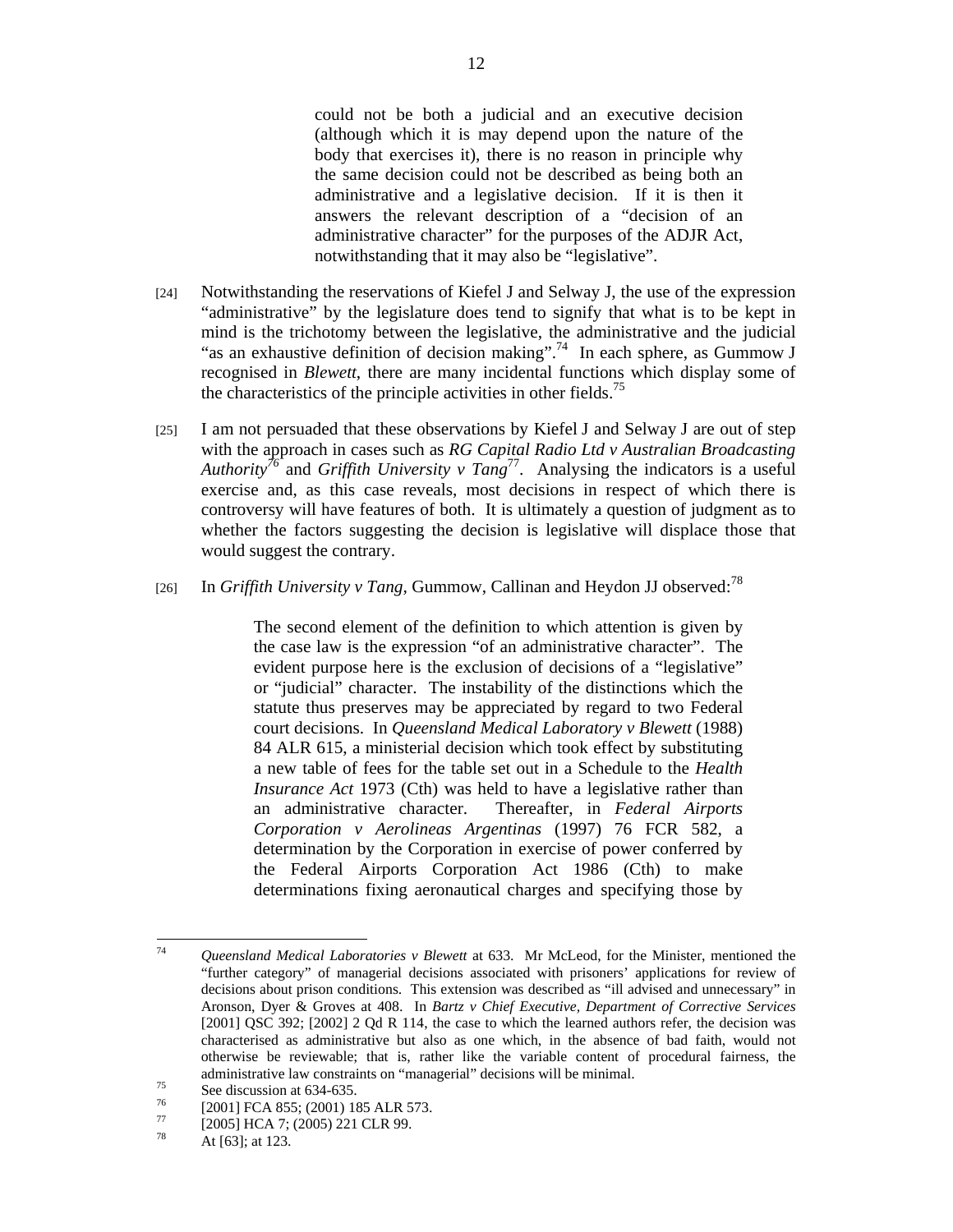whom, and the times at which, the charges were due and payable was held to have an administrative rather than legislative character*.*

- [27] In *Braemer Power Project Pty Ltd v The Chief Executive Department of Mines and Energy in his Capacity as the Regulator Under the Electricity Act* 1994 (Qld),<sup>79</sup> Philip McMurdo J set out<sup>80</sup> factors which Aronson, Dyer & Groves identified from Federal Court decisions as relevant to the characterisation of a decision as legislative. $81$  It is convenient to do so here as counsel's approach has been to scrutinise the Minister's decision against these factors, keeping in mind that ultimately the conclusion is a matter for judgment and no single factor is determinative. The factors set out by McMurdo J are: $82$ 
	- (i) creates new rules of general application, rather than applying existing rules to particular cases;
	- (ii) must be publicly notified in the Gazette or similar publication;
	- (iii) cannot be made until there has first been wide public consultation;
	- (iv) incorporates or has regard to wide policy considerations;
	- (v) can be varied or amended unilaterally by its maker, the analogy being to primary legislation;
	- (vi) cannot be varied or amended by the executive;
	- (vii) is not subject to merits review in a tribunal;
	- (viii) can be reviewed in Parliament (for example, as a disallowable instrument);
	- (ix) triggers the operation of other legislative provisions; and
	- (x) has binding effect.

#### *The decision applies to identified individuals*

[28] As is clear from more recent authorities, the distinction between legislative and administrative acts, which was said in *Commonwealth v Grunseit*83 to be essentially between the creation or formulation of new rules of law having general application and the application of those general rules to particular cases, does not, of itself, sufficiently assist. As Gummow J observed in *Blewett*, to accept that distinction "is

 $\overline{a}$ 

 $^{79}$  [2008] QSC 241.

 $\frac{80}{81}$  At [21].

<sup>81</sup> At pp 75-76. *SAT FM Pty Ltd v Australian Broadcasting Authority* (1997) 75 FCR 604; *RG Capital Radio Ltd v Australian Broadcasting Authority* (2001) 185 ALR 573; *Visa International Service Association v Reserve Bank of Australia* (2003) 131 FCR 300 at 424; *Roche Products Pty Ltd v National Drugs and Poisons Schedule Committee (2007)* 163 FCR 451.<br> **At [21].** (1042) 67 CLB 58 par Lather CLat 82

<sup>83 (1943) 67</sup> CLR 58 per Latham CJ at 82.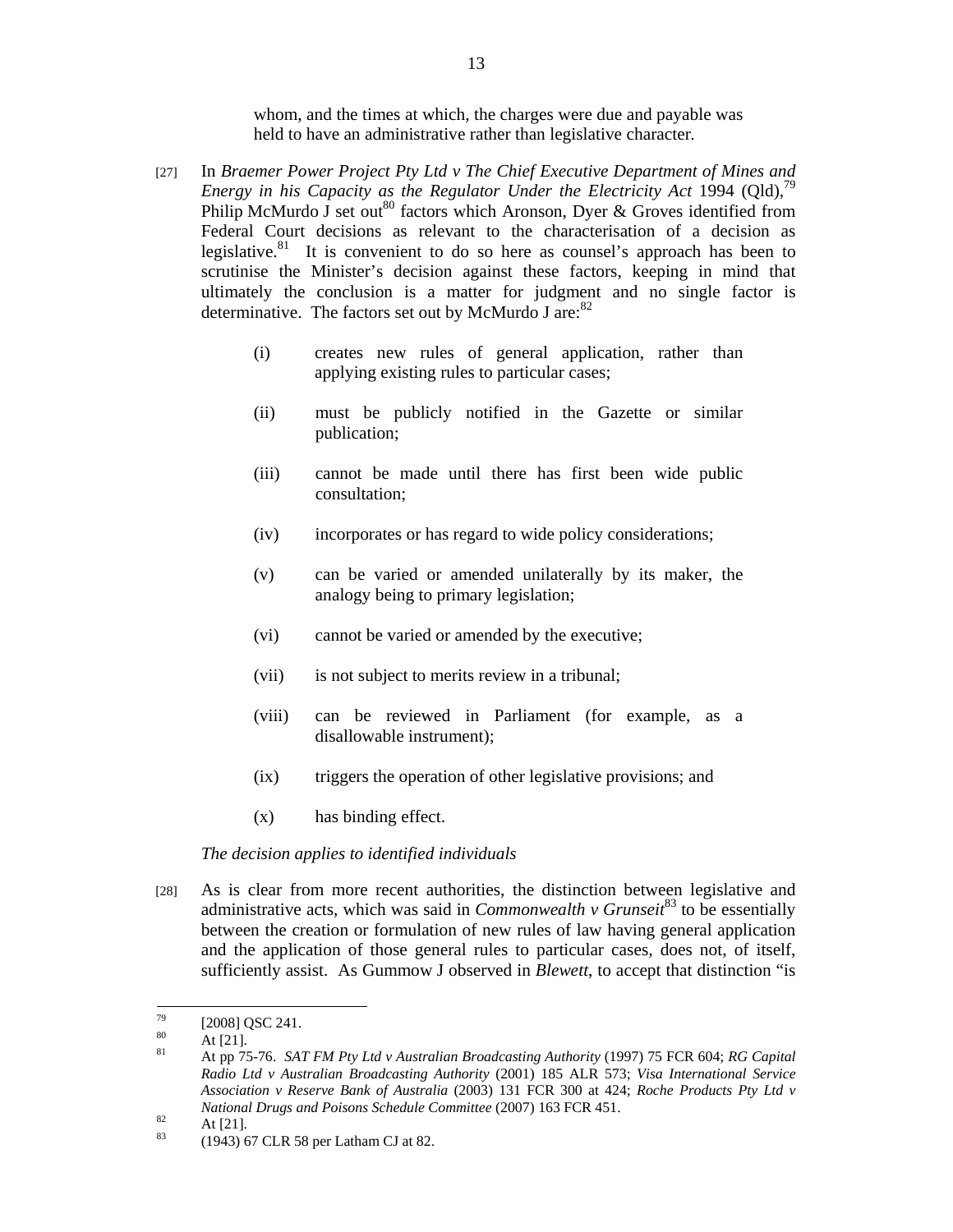not necessarily to accept the further proposition that to qualify as a law, a law must formulate a rule of general application".<sup>84</sup>

[29] The observations of Lehane J, with whom the other members of the court agreed, in *Federal Airports Corporation v Aerolineas Argentinas* are pertinent:<sup>85</sup>

> If there is anything that the authorities make plain – and *Blewett* is no exception – it is that general tests will frequently provide no clear answer. It is, after all, not difficult to point to authority which supports the proposition that a decision which imposes obligations and if of general operation may nevertheless be administrative or executive: thus, Mason J, said in *Kioa v Minister for Immigration (West)* (1985) 159 CLR 550 at 584; 62 ALR 321 at 346:

> > 'But the duty does not attach to every decision of an administrative character. Many such decisions do not affect the rights, interests and expectations of the individual citizen in a direct and immediate way. Thus a decision to impose a rate or a decision to impose a general charge for services rendered to ratepayers, each of which indirectly affects the rights, interests or expectations of citizens generally does not attract this duty to act fairly.'

Deane J, at CLR 632, refers to the same distinction between those administrative decisions which affect the rights of a person in an individual capacity and those which affect a person as a member of the general public or of a class of the general public: see also the judgment of Jacobs J in *Salemi v MacKellar (No 2)* (1977) 137 CLR 396 at 452; 14 ALR 1, quoted by Mason J in *Kioa.*

His Honour concluded that there was "no escape" from the need to examine closely the particular provisions and the particular circumstances.

[30] The applicant contends that the Final ROP does not, relevantly, formulate rules of general application but determines specific water allocations to particular individuals and can thus be distinguished from cases such as *Austral Fisheries Pty Ltd v Minister for Primary Industries and Energy*, <sup>86</sup> *Donohue v Australian Fisheries Management Authority*87 and *RG Capital. Austral Fisheries* has facts not dissimilar to the present. A plan of management for a fishery was based on catch logbooks for orange roughy and financial investment in the industry submitted by individual fishermen and subsequently allocated transferable quotas to fishermen already in the industry. After discussing the legislative framework for the Minister's decision, O'Loughlin J concluded:<sup>88</sup>

> However, in addition to all those matters, the structure of the *Fisheries Act* s 7B(5) indicates, quite clearly, that a plan of management is intended to have general application to the fishing

 $\overline{84}$  $\frac{84}{85}$  At 635.

 $^{85}$  (1997) 147 ALR 649 at 657.

 $\frac{86}{87}$  (1992) 37 FCR 463.

 $\frac{87}{88}$  (2000) 60 ALD 137.

At 472.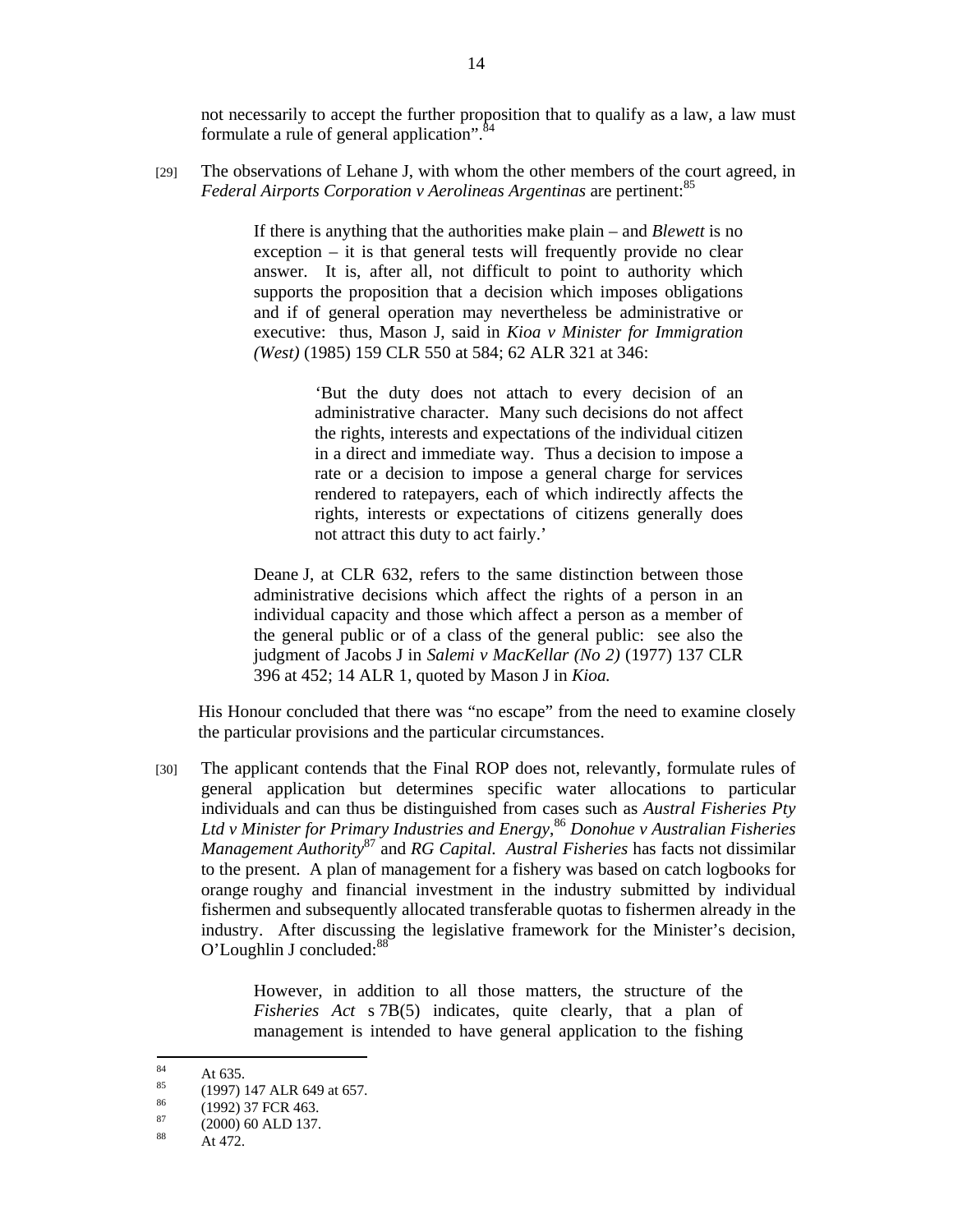industry as well as specific application to those members of the industry who were working in the relevant fishery.

That provision set out what a plan of management may make provision for, including the division of the fishing capacity permitted for the fishery into units, the allocation of units of fishing capacity in the fishery to particular persons, and the reconsideration of decisions made under the plan of management. His Honour concluded that the latter was an indicator in favour of the elevation of the plan of management to the stratum of legislative decision.<sup>89</sup> The plan of management was disallowable by the parliament, a feature not present here.

- [31] In *Donohue v Australian Fisheries Management Authority*,<sup>90</sup> the applicants sought review of an order made by a delegate of the Australian Fisheries Management Authority under the *Fisheries Management Act* 1991 (Cth) which prohibited fishing by pelagic long lining in a specified area of the Southern Bluefin Tuna Fishery unless, prior to leaving port, the person was the owner or lessee of a Statutory Fishing Rights granted under the Southern Bluefin Tuna Management Plan assigned to a nominated boat. Heerey J concluded that the order was legislative in character because it promulgated a general rule not directed to any particular persons but to any person who might, during the specified period, intend to fish by a particular method in a specified area.
- [32] In *RG Capital*, the Full Court of the Federal Court, quoting with approval the learned authors of de  $Smith<sup>91</sup>$  advised caution:

Since the general shades off into the particular, to discriminate between the legislative and the administrative by reference to these criteria may be a peculiarly difficult task, and it is not surprising that the opinion of judges as to the proper characterisation of a statutory function is at variance.

The court noted that the licence area plans which the Authority was required, by virtue of s 26(1) of the *Broadcasting Authority Act,* to prepare, determined the number and characteristics of broadcasting services that were to be available in particular geographical areas in Australia. The considerations were general ones but the licensed area plan could be prepared for an area where such services already existed and would, therefore, have implications for an existing licensee. The court concluded that the plan laid down general parameters within which the allocation of licences was decided and for which the Act provided and, thus, was legislative.

[33] Mr McLeod submitted that while the fixing of the water allocations directly operated on the applicant, it was akin to the substitution of a new table of fees for an existing table, such as occurred in *Blewett,* where it was held to be legislative in character. While there are similarities, the analogy is not complete. Nonetheless, the tables setting out the water allocation conversions in the Final ROP are the culmination of a long administrative process and are strongly influenced by considerations of general application. The Final ROP itself is couched, for the most

<sup>89</sup> The characterisation of the decision as legislative was not an aspect of the appeal which was dismissed: *Minister for Primary Industries and Energy v Austral Fisheries Pty Ltd* (1993) 40 FCR

<sup>381.&</sup>lt;br>  $^{90}$  [2000] FCA 901; (2000) 60 ALD 137.

*Judicial Review Administrative Action*, 5<sup>th</sup> ed (1995) p 1006 at [46].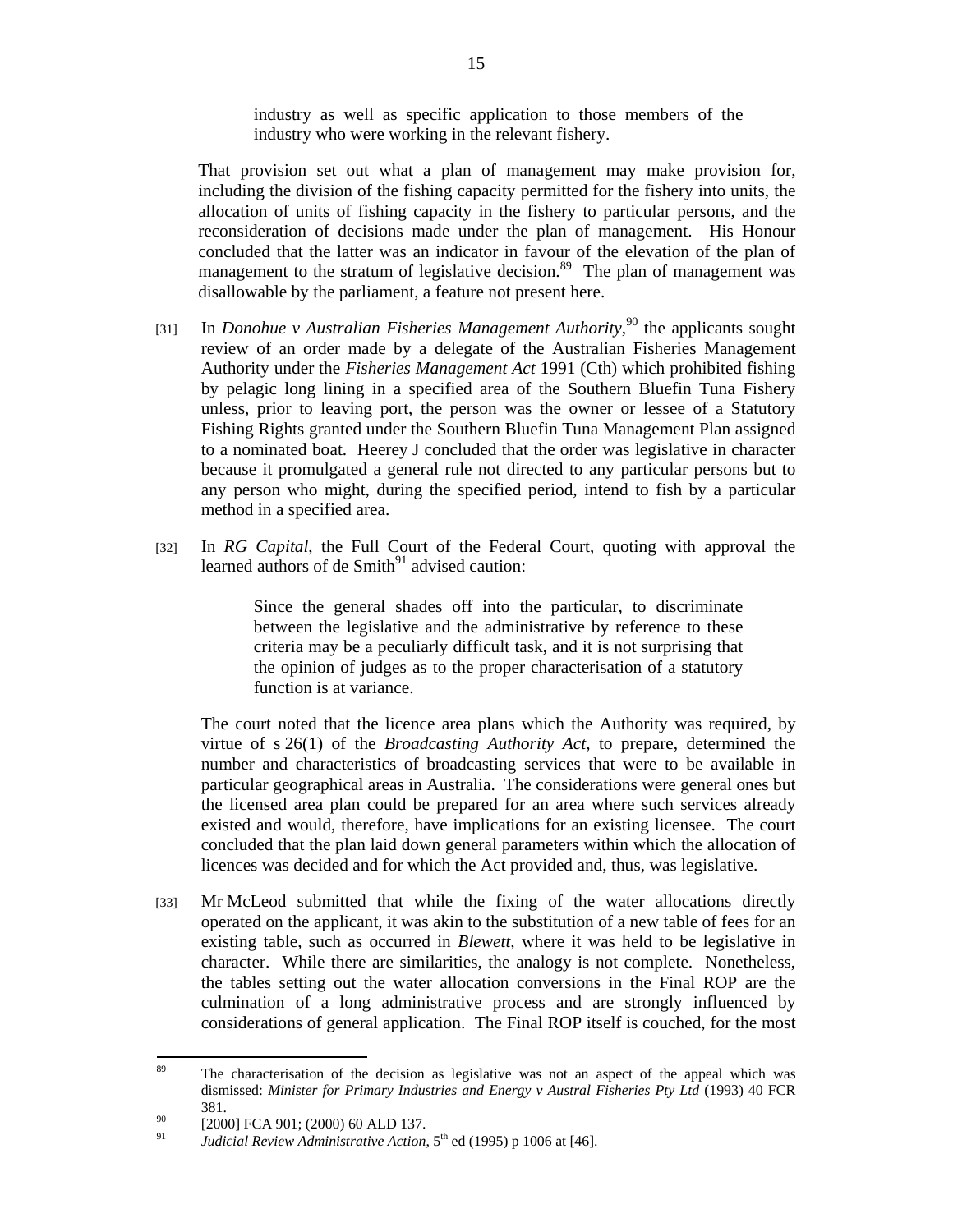part, in non-specific terms with its purpose being the implementation of the *Water Resource (Condamine and Balonne) Plan* . The Final ROP follows and gives effect to the mandated outcomes of that plan by specifying processes, rules and limits which are consistent with the environmental flow objectives. It provides for monitoring and reporting arrangements to assist in the ongoing assessment of whether water allocations and management arrangements in the plan area will contribute to the achievement of the plan outcomes.  $92$ 

[34] Notwithstanding those general provisions, Dr Greinke submitted that s 52 of the Final ROP is an example of the particular rather than the general. It provides:

# **Granting of unsupplemented water allocations**

The chief execution must grant unsupplemented water allocations for the existing water authorisations converted under Division 2 –

- (a) for the Upper Condamine Water Management Area in accordance with Attachment 10(A);
- (b) for the Condamine and Balonne Water Management Area in accordance with Attachment 10(B); and
- (c) for the Condamine and Balonne Tributories Water Management Area – in accordance with Attachment 10(D).

But in that respect the arrangement is similar to the scheme in *Austral Fisheries*. The process is dominated by considerations of general application which allow individuals to make submissions at several of those stages leading to the Final ROP.

# **Parliamentary oversight**

[35] The *Water Resource (Condamine and Balonne) Plan* 2004 is subordinate legislation. It was held by Dutney J in *Currareva Partnership v Welford*<sup>93</sup> to be legislative in character. His Honour observed that the plan determined the law in a binding way and was of general application. However, he noted that it did not have this effect until it received assent from the Governor in Council assent.<sup>94</sup> Since the *Water Resource (Condamine and Balonne) Plan* 2004 is subordinate legislation, it must be tabled in the Legislative Assembly and is subject to disallowance.<sup>95</sup> A ROP is not subordinate legislation and is not tabled in the Legislative Assembly and subject to disallowance. Mr McLeod does not dispute that oversight by Parliament is a strong indicator that a decision is legislative rather than administrative.<sup>96</sup> Such an absence is not fatal to the characterisation of a decision as legislative. The Full Court of the Federal Court observed in *RG Capital Radio*: 97

<sup>92</sup>  $^{92}$  Section 18 of the Final ROP.

 $^{93}_{94}$  [2000] QSC 098.

 $^{94}_{95}$  At [19].

<sup>95</sup> Section 49(1) of the *Statutory Instruments Act* 1992. 96 *Blewett* at 634 and *Roche Products Pty Ltd v National Drugs and Poisons Schedule Committee* [2007] FCA 1352; (2007) 163 FCR 451 at 460.<br>At [56].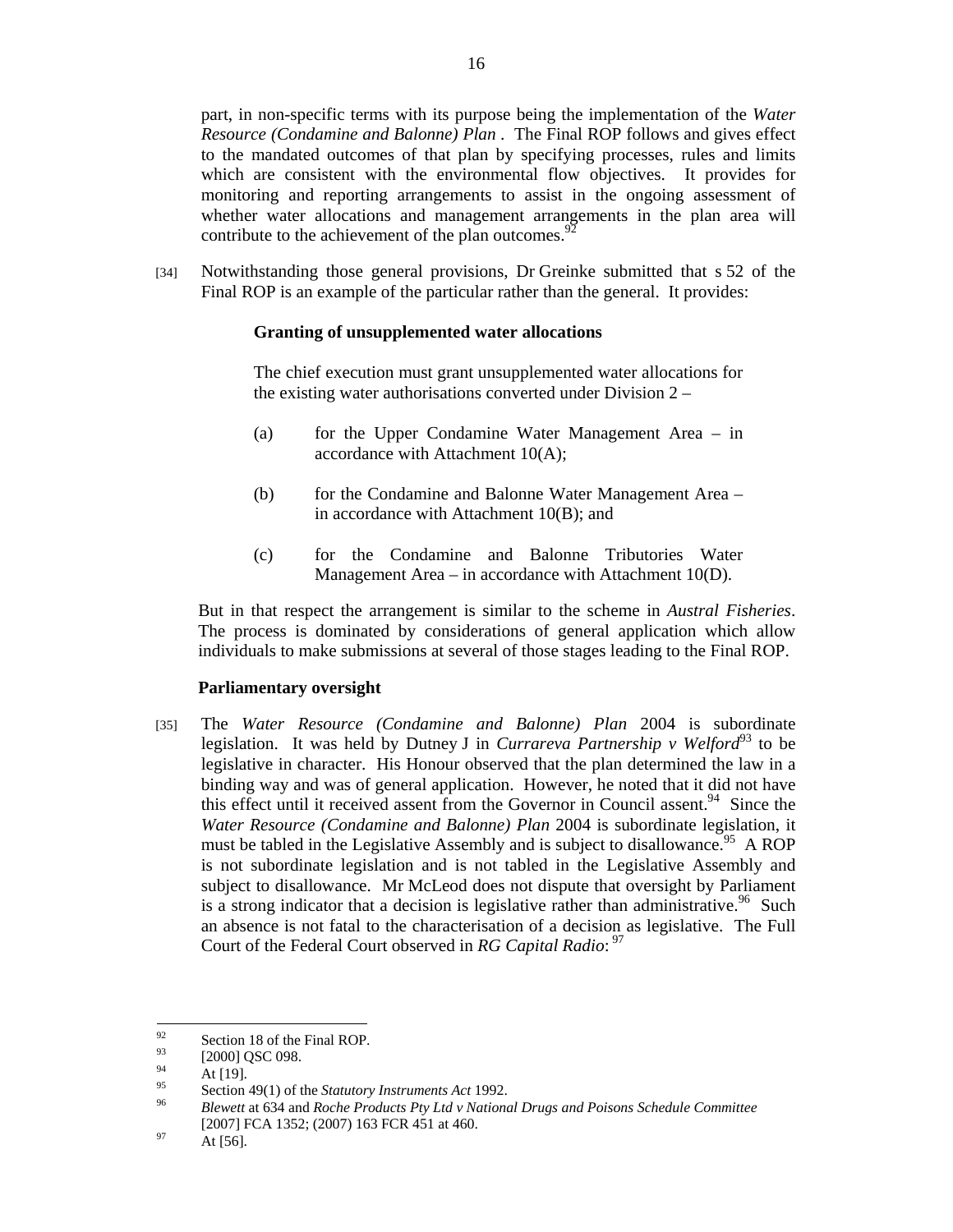The absence of any provision for disallowance by parliament points against characterisation of a decision … as legislative. However, although persuasive, the absence is not fatal to such a characterisation. No case declares provision for disallowance to be a litmus test of legislative character. Its absence is to be taken into account as a fact pointing against that character, but that is all. Ultimately, we feel, it is outweighed by other considerations.

#### **The decision-maker**

[36] The applicant argues that, notwithstanding that the Final ROP is approved by the Governor in Council, the effective decision-maker is the chief executive, not the Minister, to be contrasted with the Minister as the effective decision-maker in relation to a water resource plan. It is the applicant's contention that this hierarchy of decision-makers as between a water resource plan and a resource operations plan is a further indicator that decisions of the Final ROP are of an administrative character. Whilst the chief executive is the principal decision-maker throughout the ROP process,<sup>98</sup> the Governor in Council has an important role to play at the end. The Governor in Council must determine if the Final ROP "is not inconsistent with the water resource plan".<sup>99</sup> A further discretion then exists: the Governor in Council "may" approve the Final ROP. It was conceded by Mr McLeod that the chief executive's decision-making power with respect to the preparation of a Draft and Final ROP is susceptible to characterisation as administrative but that the decision to approve the Final ROP is legislative.

## **Wide public consultation**

[37] Dr Greinke contended that although the requirement for wide public consultation, mandated in the Act, the *Water Resource (Condamine and Balonne) Plan* 2004 and the Condamine and Balonne Resource Operations Plan, is generally characterised as an indication that the decision is legislative,  $100$  in the ROP, it is intended to afford natural justice to those affected. In *RG Capital Radio*, the Full Court responded to the submission that the wide public consultation required by the *Broadcasting Services Act* 1992 (Cth) was directed to natural justice considerations and therefore a pointer to the decision being one of an administrative nature, by concluding that the obligation was directed to ensure that the Broadcasting Authority would promote the objects of the Act relating to demand within Australia. A reference to the purposes of Chapter 2 of the Act, the *Water Resource (Condamine and Balonne) Plan* and the ROP demonstrate a much wider range than individual entitlements to water. A ROP may be prepared to advance the sustainable management of water and thereby provide a framework for establishing water by providing allocations, but it is just one method amongst many. When preparing a draft ROP, the chief executive must consider all properly made submissions and those submissions are likely to come from a range of conservation and economic interests, as well as past users of the water. That the Act provides for explanation to and consultation with water entitlement holders $^{101}$  does not support the contention that a draft ROP in its consultation process is specifically directed to water entitlement holders.

 $Q\overline{Q}$ 

<sup>&</sup>lt;sup>98</sup> *Water Act* 2000, s 95 and following.<br><sup>99</sup> *Water Act* 2000, s 103(5)<br><sup>100</sup> *SAT FM Pty Ltd v Australian Broadcasting Authority* (1997) 75 FCR 604 at 608 per Sundberg J.<br><sup>101</sup> Section 100(4).